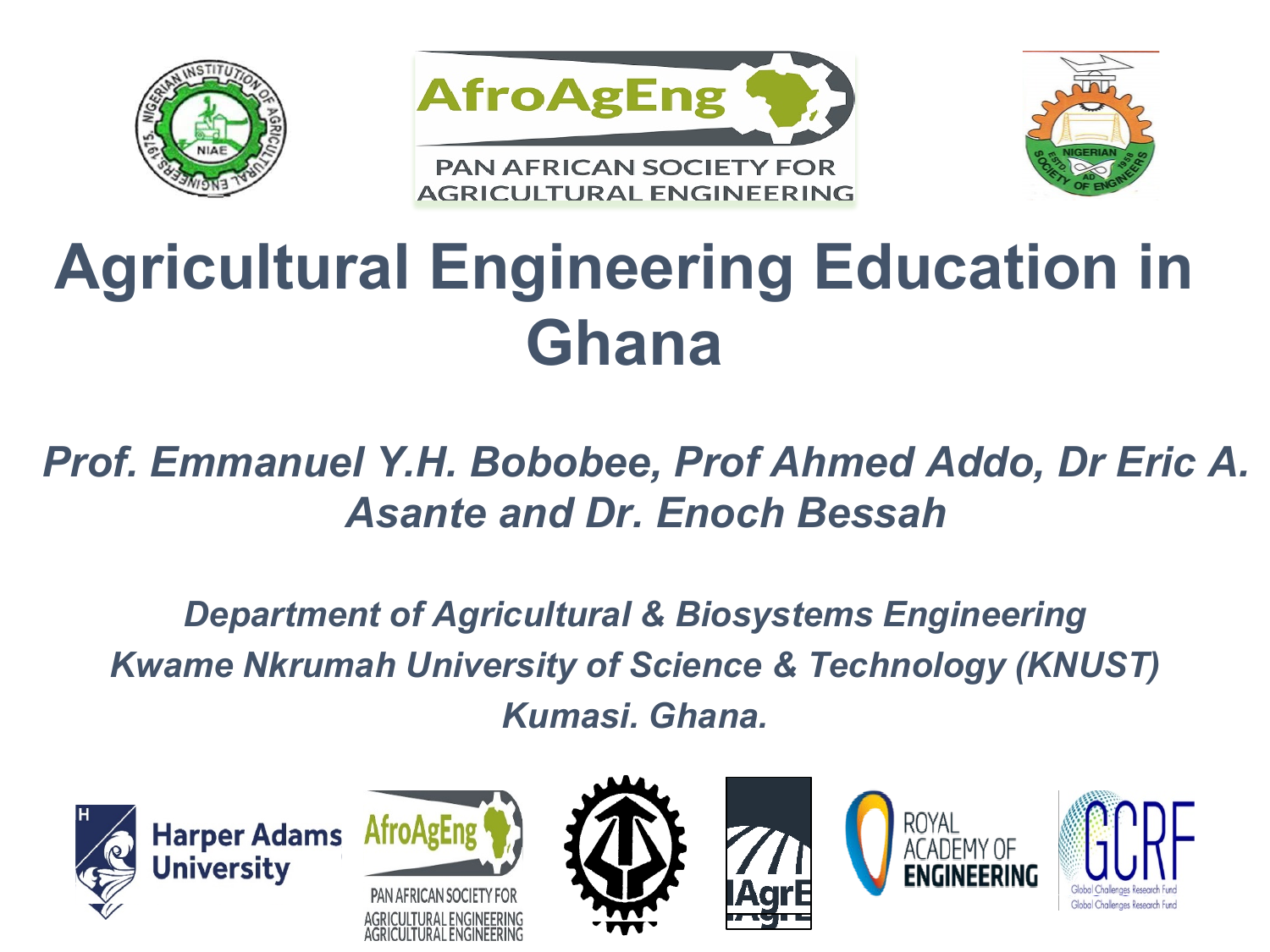### **OUTLINE**

- Introduction
- Organization, teaching programmes and activities
- Research, Extension and Consultancy
- Future Outlook
- Conclusion

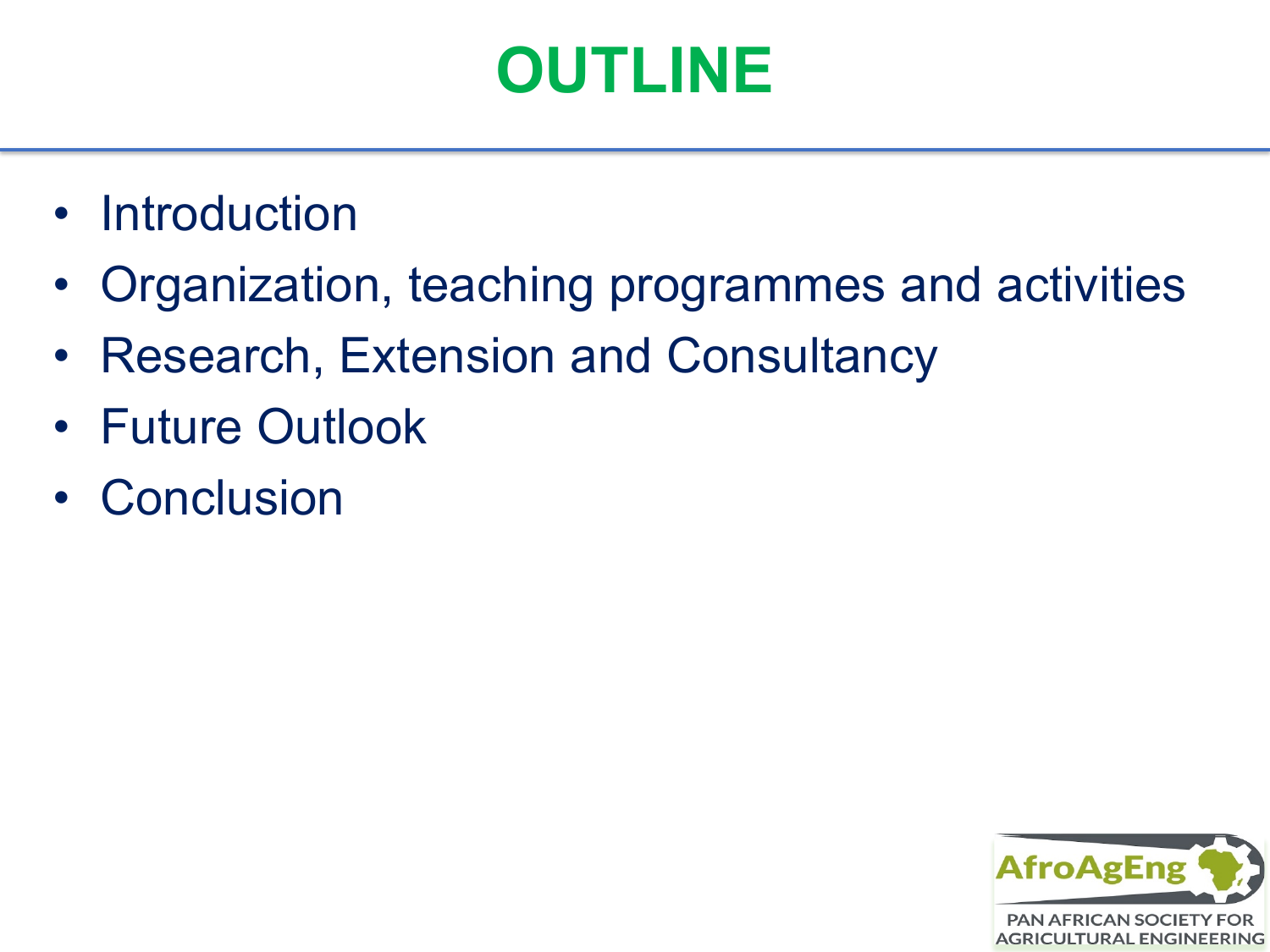# **INTRODUCTION**

- Agricultural and Biosystems Engineering (ABE) tertiary education is to train professional agricultural engineers.
- It cover courses in the basic engineering sciences, agriculture and the humanities.
- The program current runs in four (4) traditional universities:
	- $\triangleright$  Kwame Nkrumah University of Science and Technology, Kumasi (KNUST)
	- University of Ghana, Accra (Legon)
	- University of Development Studies, Tamale (UDS) and
	- ▶ University of Energy and Natural Resources, Sunyani (UENR)

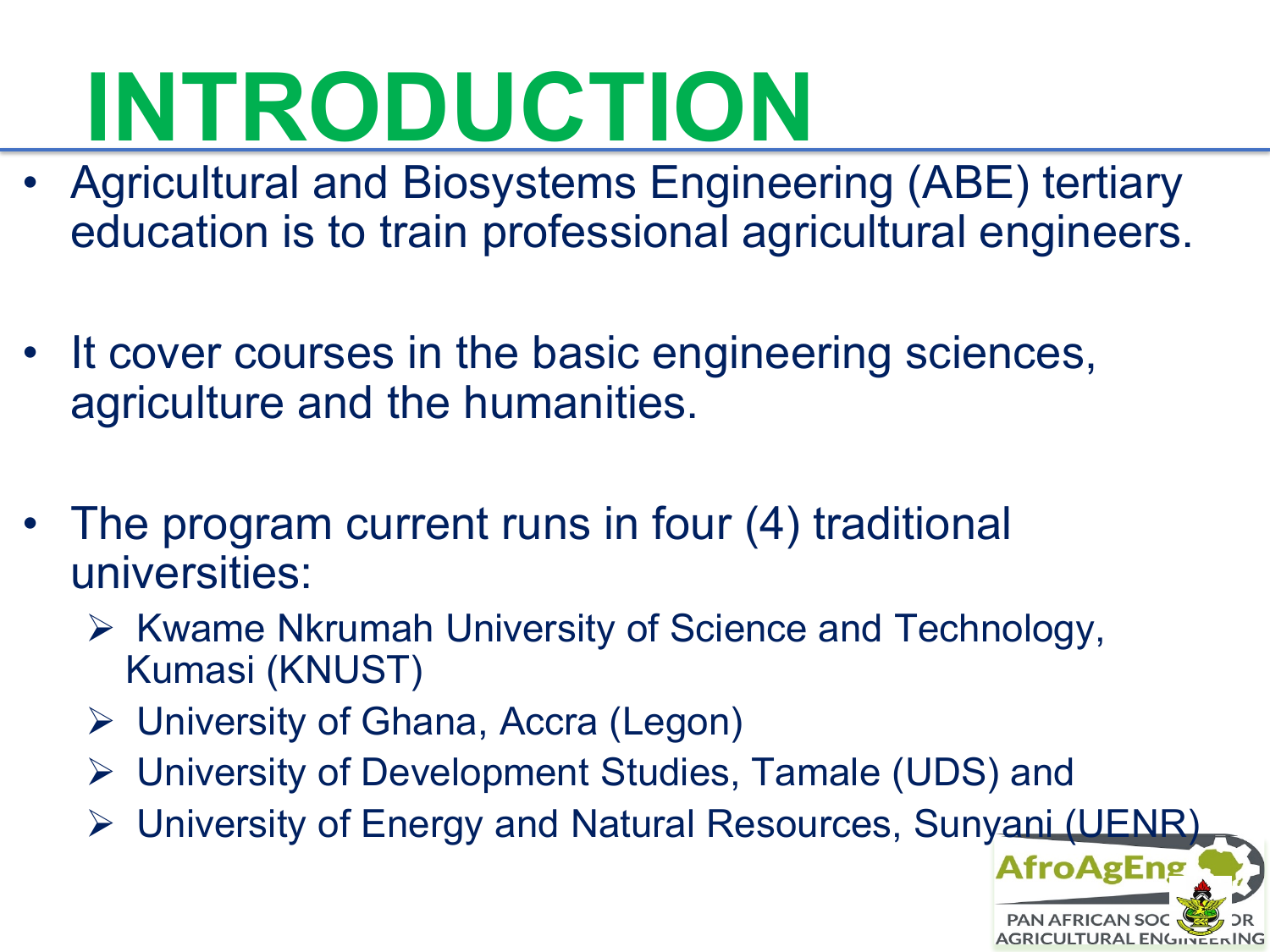## **INTRODUCTION cont'd**

- And in five (5) technical universities:
	- Cape Coast Technical University (CCTU)
	- **≻ Ho Technical University (HTU)**
	- Tamale Technical University (UDS)
	- Bolgatanga Technical University (BTU) and
	- Wa Technical University (WTU)

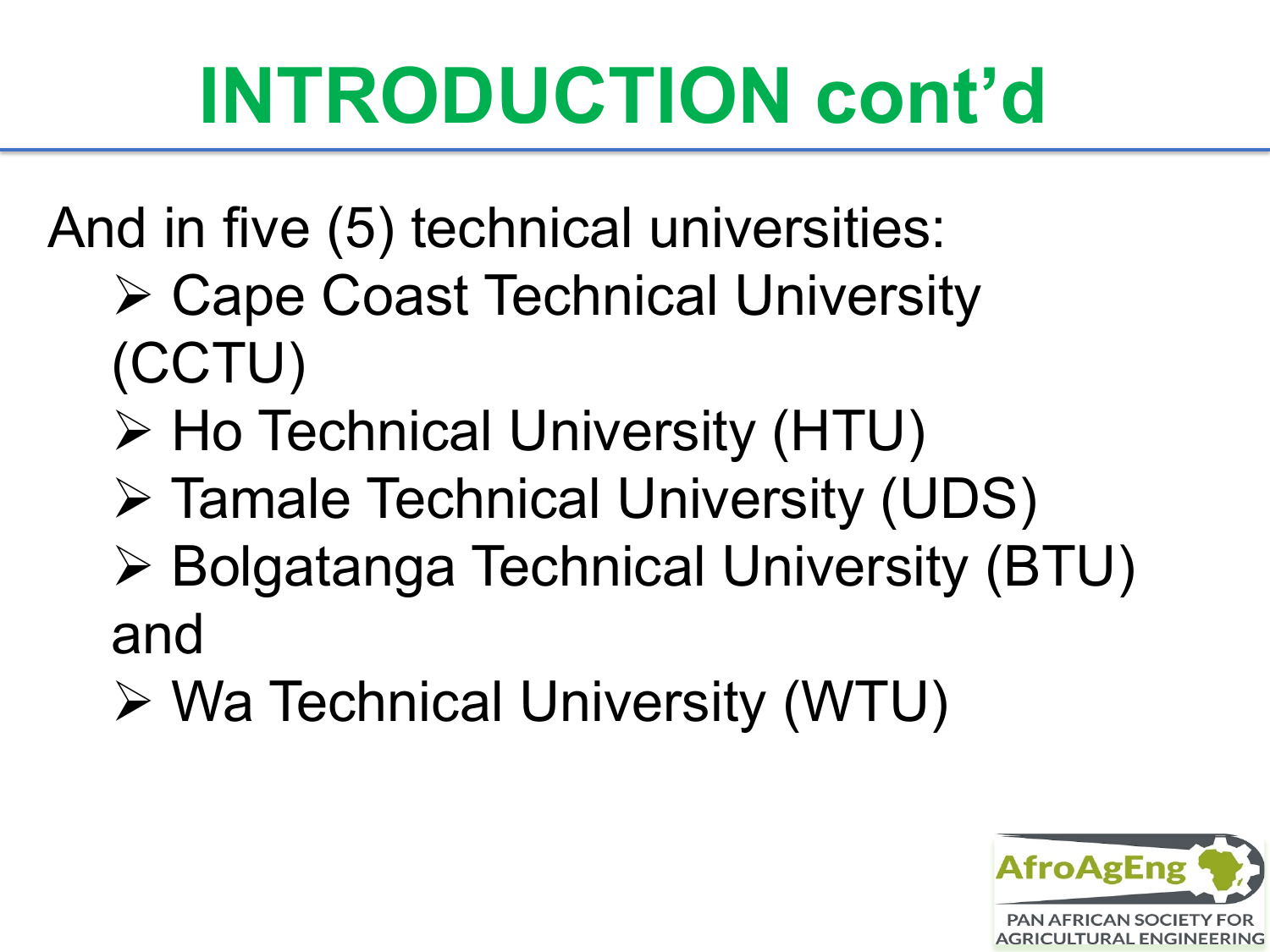### **INTRODUCTION cont'd**

- Traditional universities award BSc, MSc, MPhil, PhD degrees
- Technical universities award HND, BTech MTech and Dtech degrees

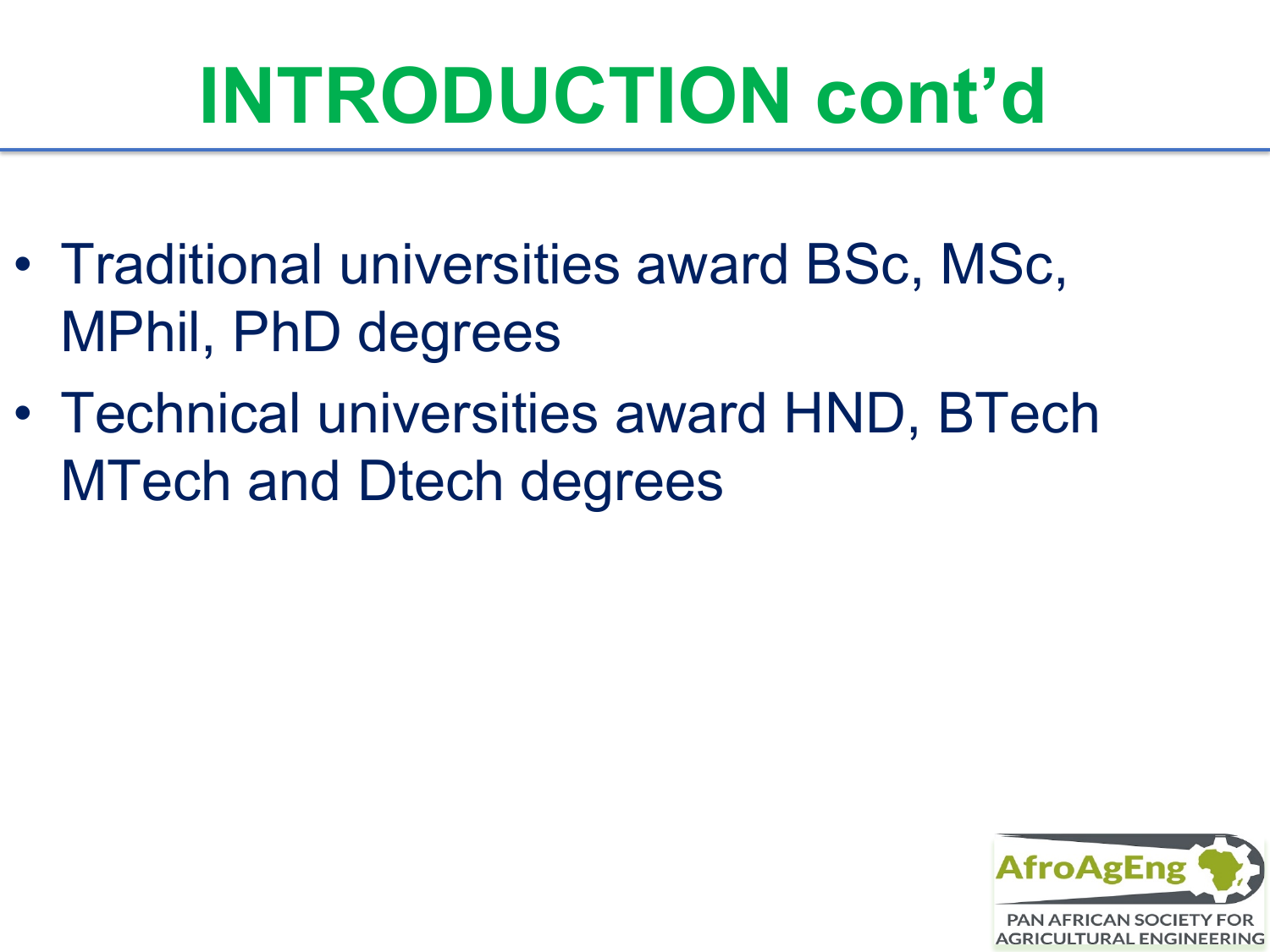### **Vision**

To become national and international centres of academic excellence, providing leadership through study, research and extension work in Agricultural and Biosystems Engineering appropriate to the tropical and Ghanaian conditions.

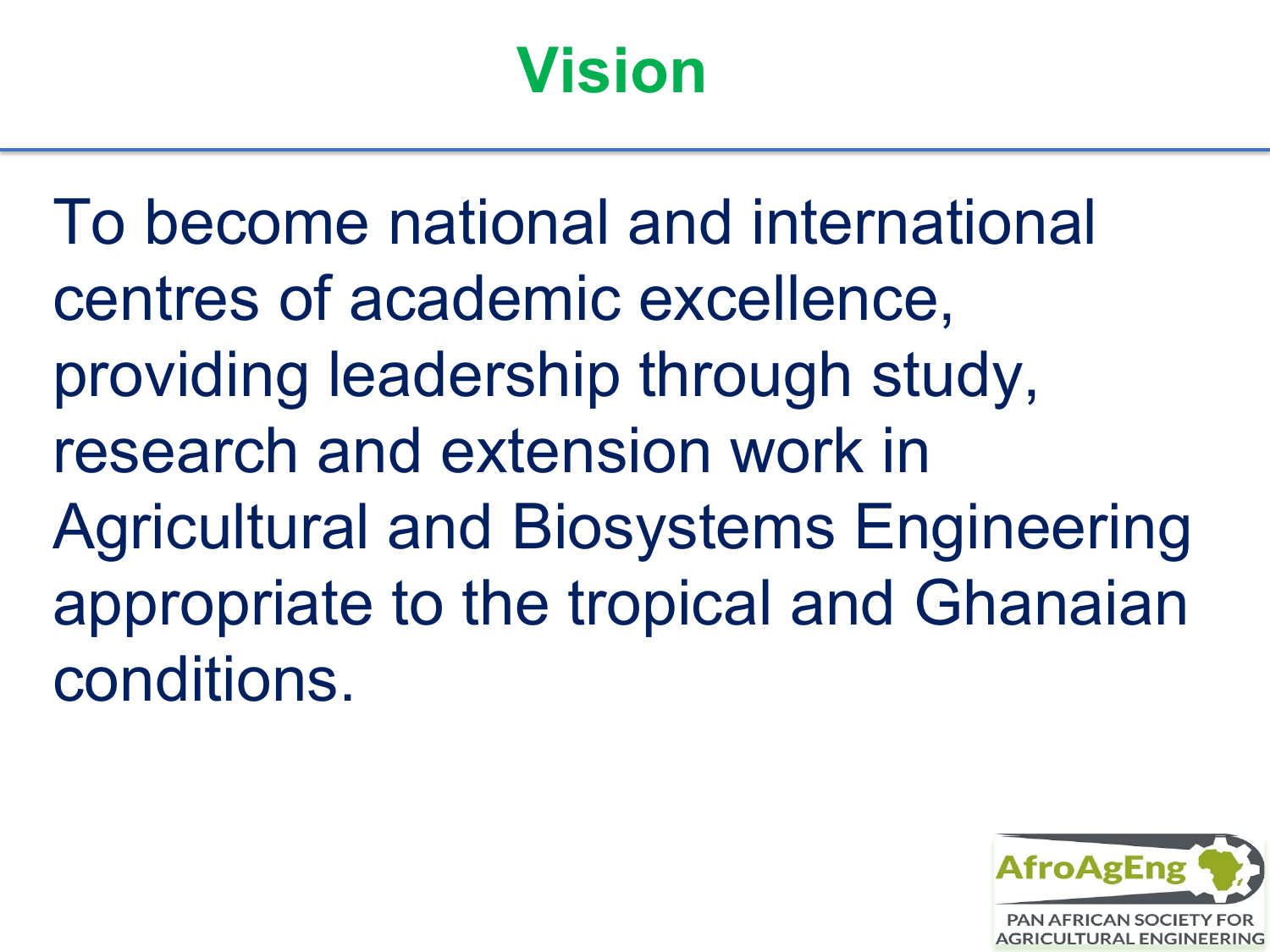#### **Agricultural Engineering Programmes in Ghanaian Universities**

| UNIVERSITIES | <b>PROGRAMMES</b> |                  |                  |            |  |               |         |
|--------------|-------------------|------------------|------------------|------------|--|---------------|---------|
|              |                   | <b>HND BTech</b> | <b>BSc</b>       | <b>BSc</b> |  | Agric. MPhil/ | PhD     |
|              |                   | Agric.           | Agric.           | Mech./Tech |  | MEng/         |         |
|              |                   | Eng.             | Eng.             |            |  | <b>MSc</b>    |         |
| <b>KNUST</b> |                   |                  | X                | $\sf X$    |  | X             | X       |
| <b>LEGON</b> |                   |                  | X                |            |  | X             | X       |
| <b>UENR</b>  |                   |                  | X                |            |  |               |         |
| UCC*         |                   |                  |                  |            |  | $\sf X$       | $\sf X$ |
| <b>UDS</b>   |                   |                  | $\boldsymbol{X}$ | $\sf X$    |  |               |         |
| <b>CCTU</b>  |                   | X                |                  |            |  |               |         |
| HTU**        | X                 | X                |                  |            |  |               |         |
| <b>TATU</b>  | $\sf X$           | X                |                  |            |  |               |         |
| <b>BTU</b>   | $\sf X$           | X                |                  |            |  |               |         |
| <b>WTU</b>   | $\sf X$           | X                |                  |            |  |               |         |

*\*University of Cape Coast offers agricultural engineering at the post graduate levels in Irrigation, Mechanisation and Food &Post harvest presently* 

*\*\*Ho Technical University runs a 2-year top-up BTech programme for HND graduates*

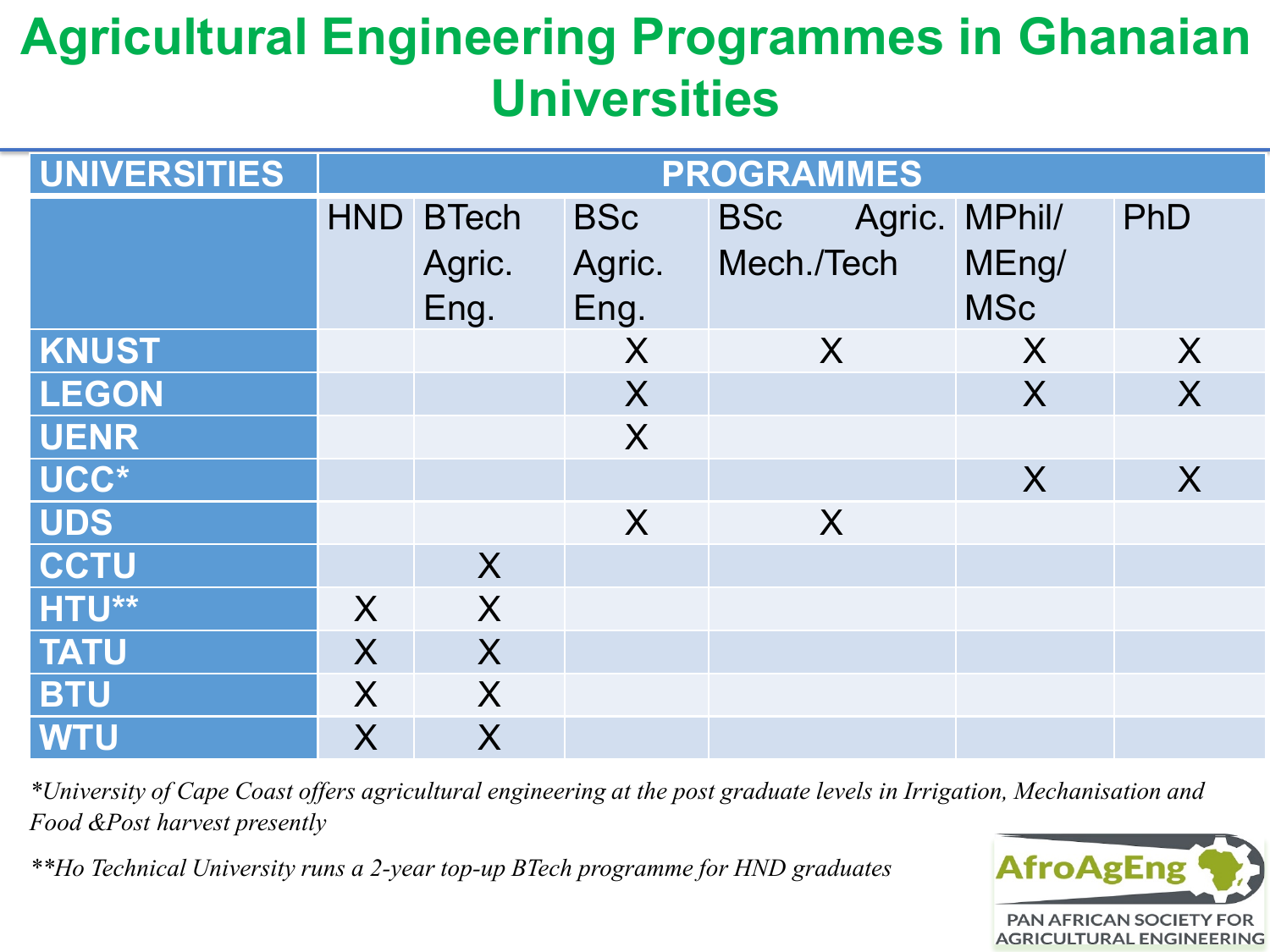#### **ORGANISATION, TEACHING PROGRAMMES AND ACTIVITIES**

- KNUST was the first institution to run BSc in Agricultural Engineering in 1971.
- UCC currently runs only postgraduate programmes in Agricultural Engineering.
- All technical universities except for CCTU run a 3-year HND programme.
- HTU has introduced a 2-year BTech Top-Up for HND holders while CCTU runs a 4-year BTech programme.

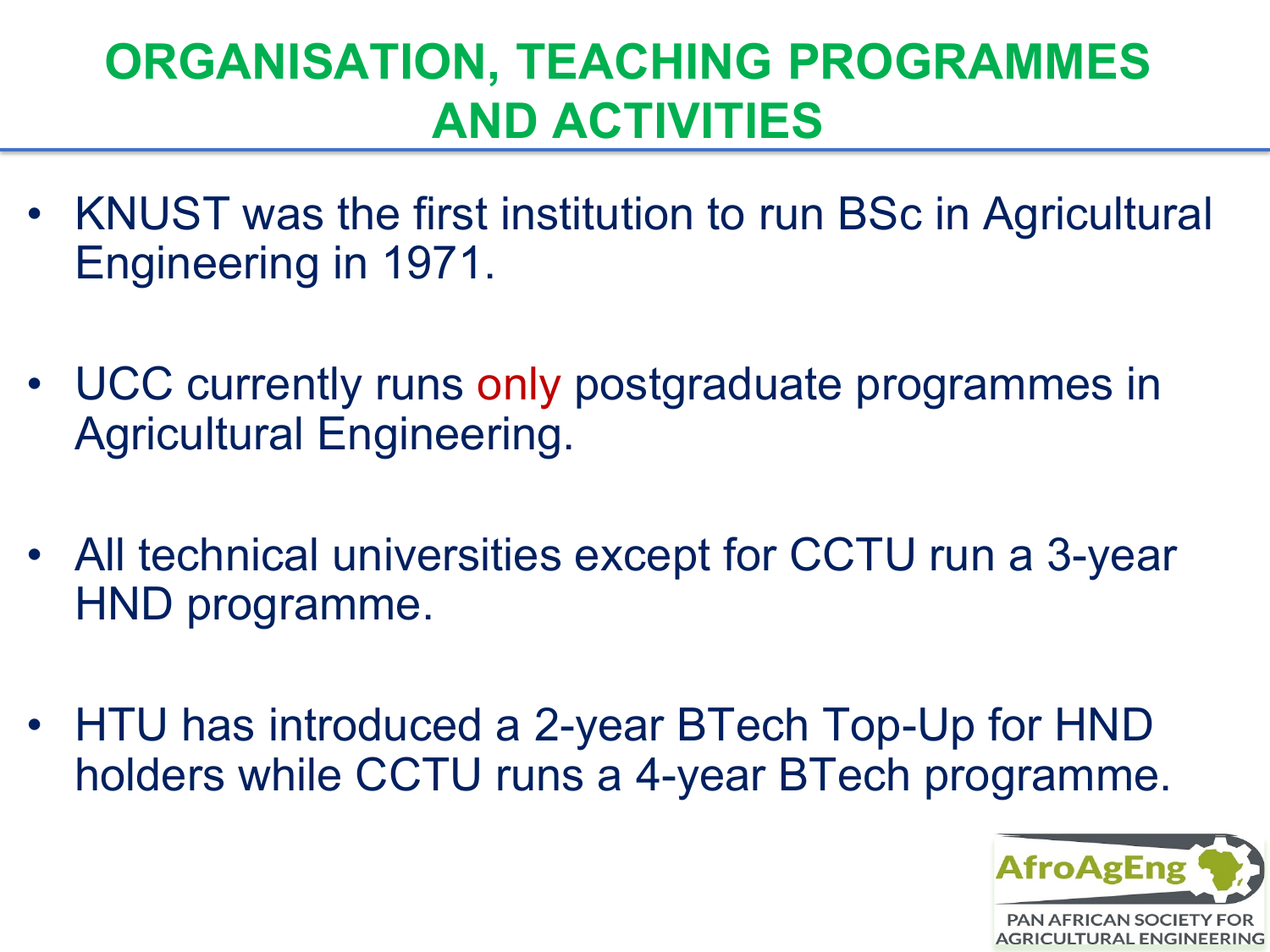# **Course Requirement**

- A minimum of 120 and a maximum of 168 credits are required to be awarded a BSc degree in Agricultural Engineering in the traditional universities.
- A 4-year BTech degree requires approximately 143 credits whiles 2-year top-up is 62 credits for HND holders (128 credits).
- Courses are mainly grouped under:
	- $\triangleright$  Professional agricultural engineering
	- $\triangleright$  Basic engineering sciences
	- $\triangleright$  Mathematics and
	- **▶ Humanities or Social Sciences**

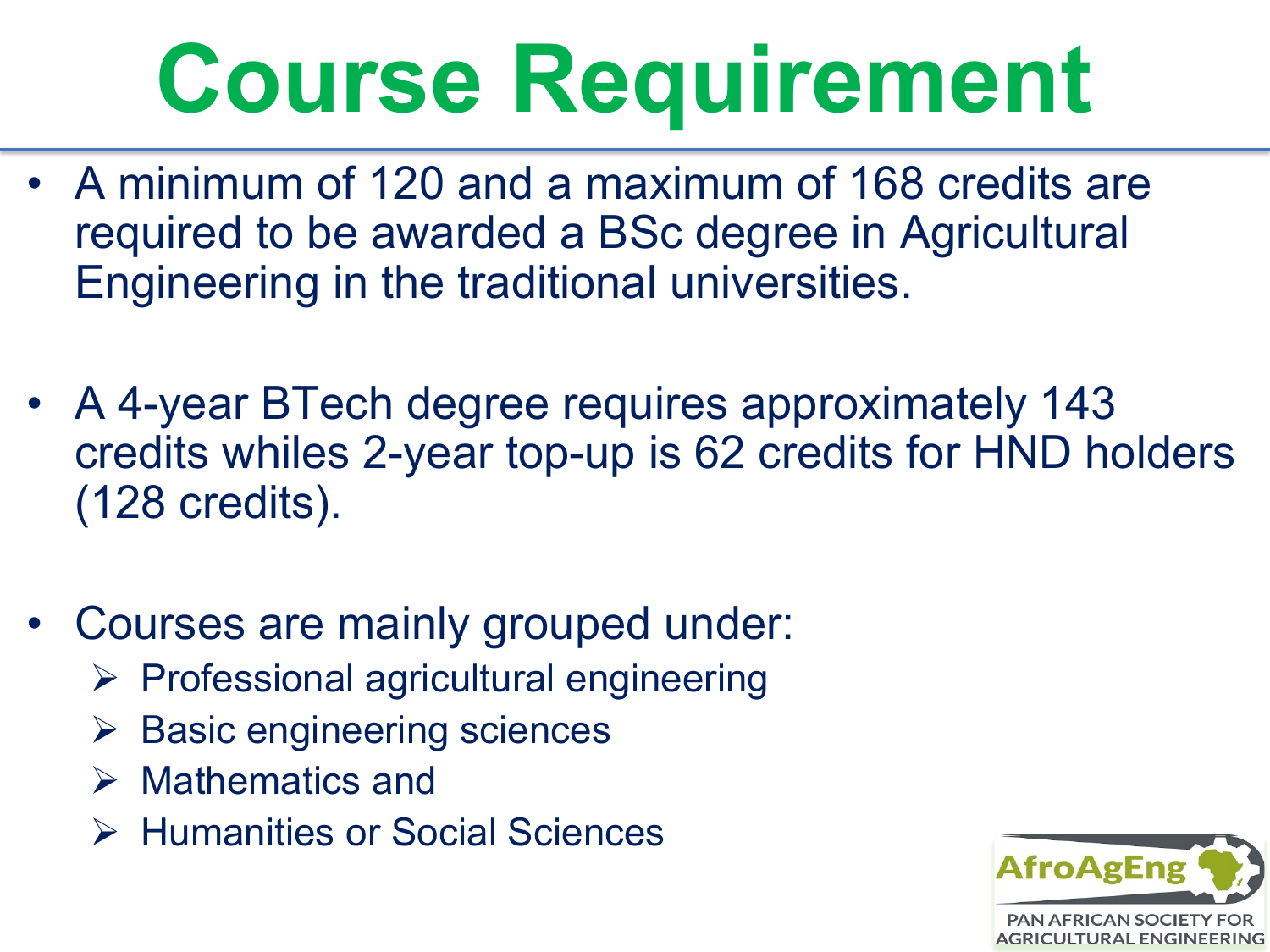#### **Components of agricultural engineering programmes in Ghanaian universities**

180.00 160.00 140.00 120.00 100.00 Credits 80.00 60.00 40.00 20.00 **KNUST LEGON UENR UDS CCTU** HTU (2 yrs TopUP) **HND Universities** ■ Total Credit hours Languages/Social **Agric Eng Basic Eng Sci** ■ Maths

> **PAN AFRICAN SOCIETY FOR AGRICULTURAL ENGINEERING**

**Credits of Ghana BSc Engineering Programme and components**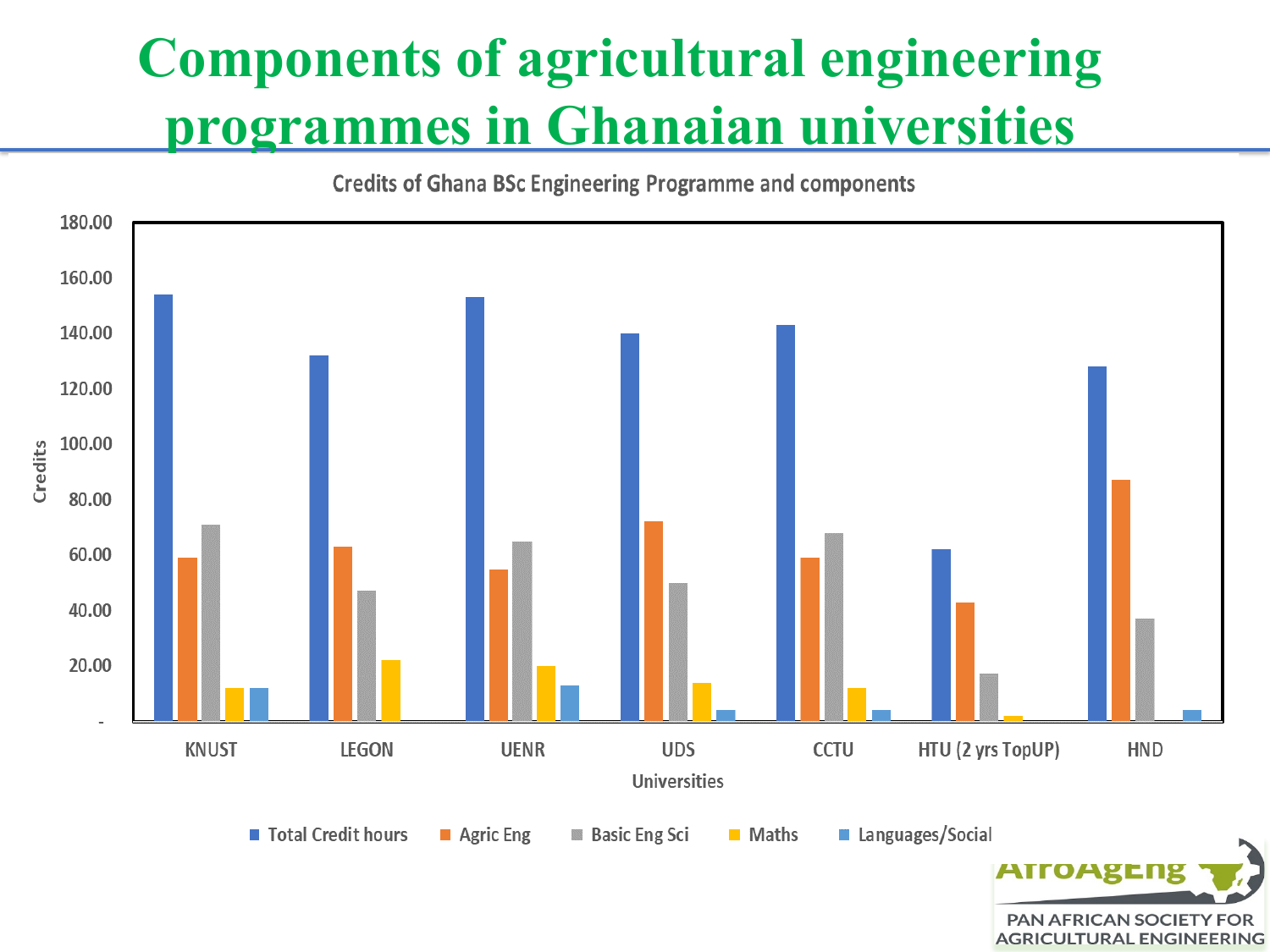#### **RESEARCH, EXTENSION AND CONSULTANCY**

- The research focus of most agricultural engineering Departments in Ghana is to improve agricultural productivity in the following areas:
	- $\triangleright$  Post-harvest loss reduction of crops, meat and fishery products,
	- Farm Animal Traction Technology and Farm Power,
	- $\triangleright$  Mechanised farming and land and water management practices,
	- $\triangleright$  Precision agriculture,
	- $\triangleright$  Agro-chemical use and environmental pollution,
	- $\triangleright$  Wastes treatment and biogas generation, and
	- $\triangleright$  Productive uses of electricity for agro-based industries in rural areas.

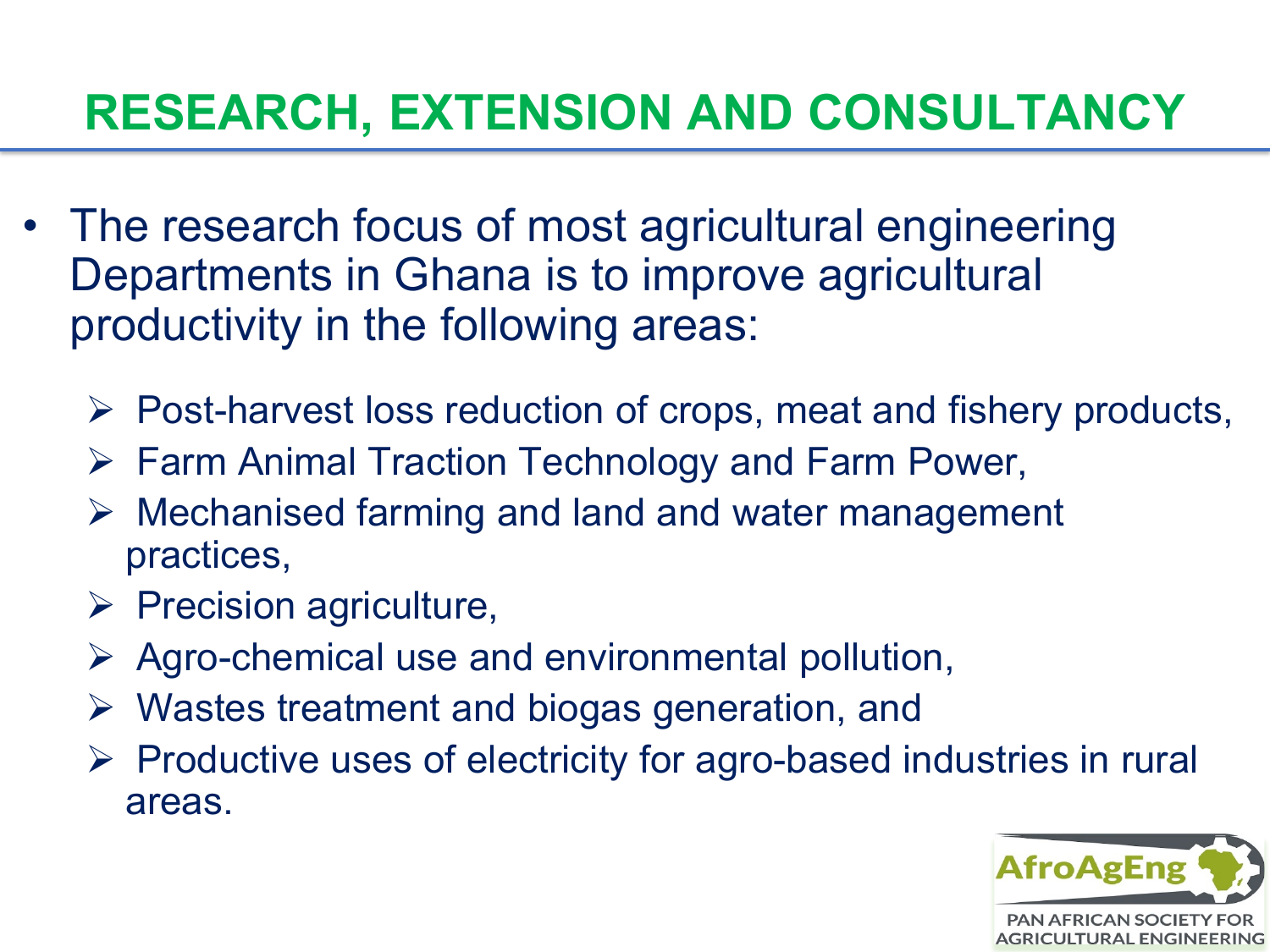# **FUTURE OUTLOOK**

- To enhance Agricultural and Biosystems Engineering practices for the development of Ghana and Africa, departments in Ghana seek to:
	- $\triangleright$  Provide the enabling environments to suitably qualified applicants of all nationalities and gender and to produce industry-ready graduates,
	- $\triangleright$  Educate future scientists and engineers, industrialists, farmers and policy-makers to be compliant with continental agenda 2063 and global sustainable development goals .